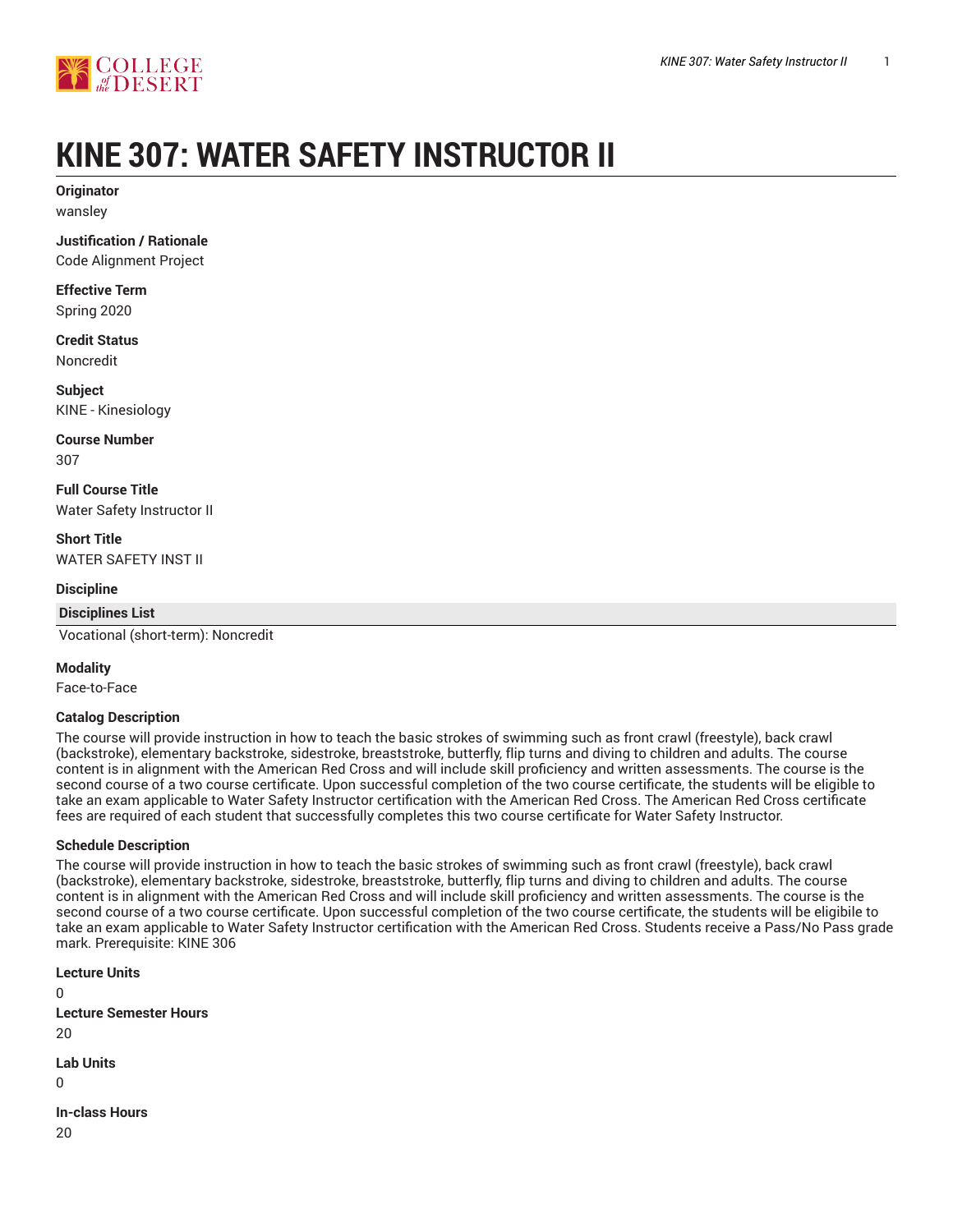

**Out-of-class Hours** 40

**Total Course Units**  $\Omega$ **Total Semester Hours** 60

**Prerequisite Course(s)** KINE 306

## **Required Text and Other Instructional Materials**

**Resource Type** Manual

**Author** American Red Cross

**Title**

Swimming and Water Safety

**Publisher** Krames Stay Well Strategic Partnerships Division

**Year**

2014-04-01

**Class Size Maximum**

35

#### **Course Content**

- 1. Swimming and Water Safety Program for various levels of Children and Adults
- 2. Water Safety Instructor Responsibilities
- 3. Instructor and Instructor Trainer Resources
- 4. Facility Considerations
- 5. The Importance of Class Safety
- 6. The Importance of Records and Reports
- 7. Course Evaluation

8. The Stages of Learning a Motor Skill in swimming and creative teaching strategies for Children and Adults during these Motor Learning Stages

- 10. Effective Teaching Strategies and Swimming for Children and Adults, with diverse levels
- 11. Planning and Conducting Effective and Safe Swim Lessons for various levels of Children and Adults
- 12. Class Organization for Teaching Swimming to Children and Adults
- 13. Recommended Equipment and Skills for Aquatics Levels 1, Children and Adults
- 14. Recommended Equipment and Skills for Aquatics Level 2, Children and Adults
- 15. Recommended Equipment and Skills for Aquatics Level 3, Children and Adults
- 16. Recommended Equipment and Skills for Aquatics Level 4, Children and Adults
- 17. Recommended Equipment and Skills for Aquatics Level 5, Children and Adults
- 18. Recommended Equipment and Skills for Aquatics Level 6, Children and Adults
- 19. Precautions to take if using Flotation Devices
- 20. Integrating Water Safety into the Course
- 21. Recognizing the Lifeguards
- 22. General Water Safety Around the Home
- 23. The Importance of Wearing a Lifejacket
- 24. The Danger of Drains
- 25. The Importance Sun Safety and being a Swim Instructor
- 26. Recognizing an Emergency
- 27. The Importance of First Aid and CPR in Aquatic Emergencies
- 28. Reaching Assists
- 29. Swim as a Pair Near a Lifeguard's Chair
- 30. Boating and Water Safety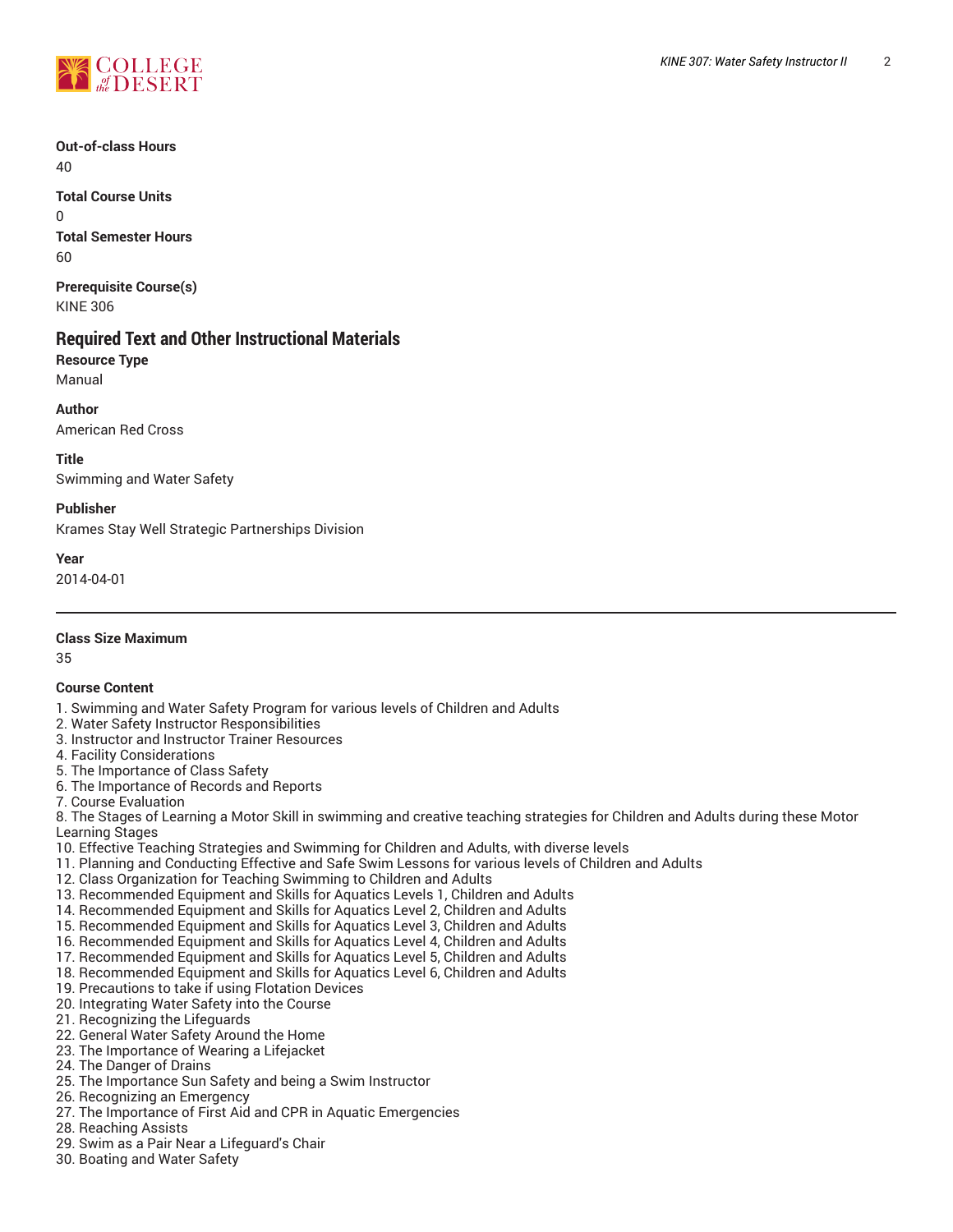

- 31. Teaching People of Different Ages
- 32. Teaching People Who Move, Learn, Communicate or Behave Differently
- 33. Aquatic Programming Creative Options
- 34. Helping Participants Succeed, Motivational Strategies
- 35. Teaching People with Sensory Impairments
- 36. Teaching People with Impaired Mobility
- 37. Teaching People with Medical Conditions
- 38. Teaching People with Developmental Disabilities
- 39. Teaching People with Learning Disabilities
- 40. Teaching People with Emotional or Behavioral Disabilities

#### **Course Objectives**

|              | <b>Objectives</b>                                                                                          |  |  |
|--------------|------------------------------------------------------------------------------------------------------------|--|--|
| Objective 1  | Identify instructor responsibilities of a water safety instructor.                                         |  |  |
| Objective 2  | Assess the facility and layout when developing a water safety program.                                     |  |  |
| Objective 3  | Develop and implement a plan and to ensure safety for your students when they are learning to swim.        |  |  |
| Objective 4  | Identify how to call for help and the importance of knowing First Aid and CPR.                             |  |  |
| Objective 5  | Evaluate how to recognize emergencies as a water safety instructor.                                        |  |  |
| Objective 6  | Recognize the diverse learning styles of teaching people of different ages.                                |  |  |
| Objective 7  | Give example of aquatic programming options to people who move, learn, communicate and behave differently. |  |  |
| Objective 8  | Comprehend and apply the different skills necessary to teach children and adults aquatics class level 1.   |  |  |
| Objective 9  | Comprehend and apply the different skills necessary to teach children and adults aquatics class level 2.   |  |  |
| Objective 10 | Comprehend and apply the different skills necessary to teach aquatics children and adults level 3.         |  |  |
| Objective 11 | Comprehend and apply the different skills necessary to teach aquatics class level 4.                       |  |  |
| Objective 12 | Comprehend and apply the different skills necessary to teach aquatics children and adults level 5.         |  |  |
| Objective 13 | Comprehend and apply the different skills necessary to teach children and adults aquatics level 6.         |  |  |

#### **Student Learning Outcomes**

|           | Upon satisfactory completion of this course, students will be able to:          |
|-----------|---------------------------------------------------------------------------------|
| Outcome 1 | Explain Water Safety instructor responsibilities.                               |
| Outcome 2 | Apply principles of learning motor skills when teaching techniques in swimming. |
| Outcome 3 | Articulate the importance of water safety as part of learning how to swim.      |

#### **Methods of Instruction**

| <b>Method</b>                      | Please provide a description or examples of how each instructional<br>method will be used in this course. |                           |  |  |
|------------------------------------|-----------------------------------------------------------------------------------------------------------|---------------------------|--|--|
| Activity                           |                                                                                                           |                           |  |  |
| Technology-based instruction       |                                                                                                           |                           |  |  |
| Self-exploration                   |                                                                                                           |                           |  |  |
| <b>Role Playing</b>                |                                                                                                           |                           |  |  |
| Observation                        |                                                                                                           |                           |  |  |
| Lecture                            |                                                                                                           |                           |  |  |
| Discussion                         |                                                                                                           |                           |  |  |
| Demonstration, Repetition/Practice |                                                                                                           |                           |  |  |
| Collaborative/Team                 |                                                                                                           |                           |  |  |
| <b>Methods of Evaluation</b>       |                                                                                                           |                           |  |  |
| <b>Method</b>                      | Please provide a description or examples of how<br>each evaluation method will be used in this course.    | <b>Type of Assignment</b> |  |  |

College level or pre-collegiate essays Oral and practical examination Self-paced testing,Student preparation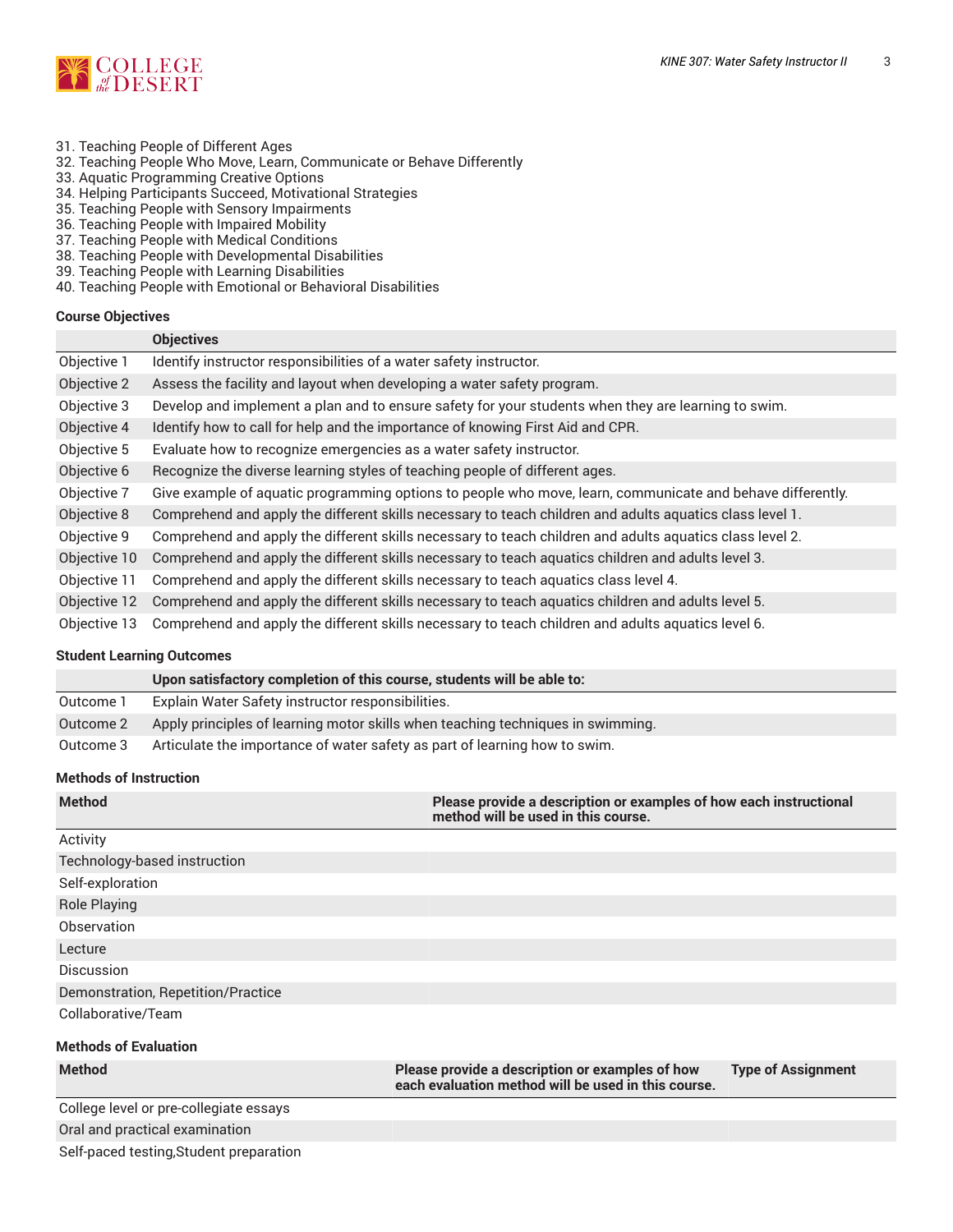

Student participation/contribution Mid-term and final evaluations Tests/Quizzes/Examinations Self/peer assessment and portfolio evaluation Presentations/student demonstration observations Computational/problem-solving evaluations Field/physical activity observations Reading reports **Critiques** 

Written homework

#### **Assignments**

#### **Other In-class Assignments**

- 1. Develop class organization and strategies to help participants learn in a group project.
- 2. Practice skill technique and instruction cueing of the major strokes in swimming.
- 3. Evaluate facility safety and illustrate water safety principles that would apply to your instruction.
- 4. Develop methods to promote, motivate and instill participant success.

#### **Other Out-of-class Assignments**

- 1. Develop a lesson plan to improve the biomechanics of the breaststroke.
- 2. Develop a lesson plan to teach proper technique of the butterfly to an eight year old child.
- 3. Develop a lesson plan for someone who has impaired mobility.

#### **Grade Methods**

Pass/No Pass Only

### **MIS Course Data**

**CIP Code** 31.9999 - Parks, Recreation, Leisure, and Fitness Studies, Other.

**TOP Code** 083570 - Aquatics and Lifesaving

**SAM Code** B - Advanced Occupational

**Basic Skills Status** Not Basic Skills

**Prior College Level** Not applicable

**Cooperative Work Experience** Not a Coop Course

**Course Classification Status** Workforce Prep Enhanced Funding

**Approved Special Class** Not special class

**Noncredit Category** Workforce Preparation

**Funding Agency Category** Not Applicable